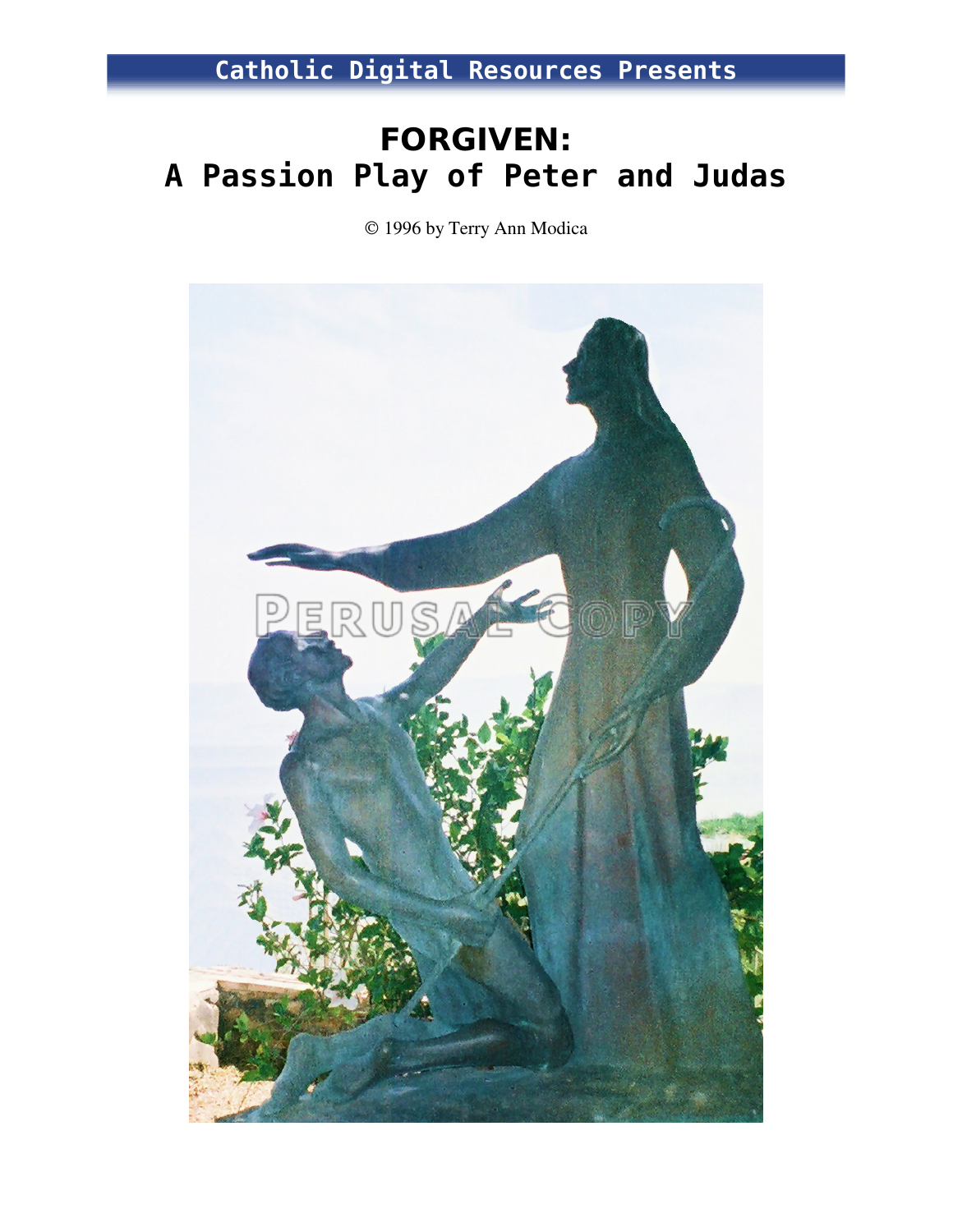### **Forgiven: A Passion Play Page 2**

Jesus Christ Costumes Simon Peter Crutches, walking sticks Judas Iscariot Palm leaves **James** Table or altar John Uncut loaf of bread Andrew Ceramic chalice lame people Man #1, #2 **MUSIC:**

# **CAST: PROPS:**

other disciples Other props for Last Supper Jewish townspeople Sets are optional (use a lightly staged sanctuary blind person or people or build set pieces according to local skills)

Woman #1, #2 Selections are chosen by the Music Director, Pharisees #1, #2 according to its familiarity with the local other Pharisees (optional) audience or to best utilize the choir and/or Roman soldiers musical talent that is locally available in the parish.

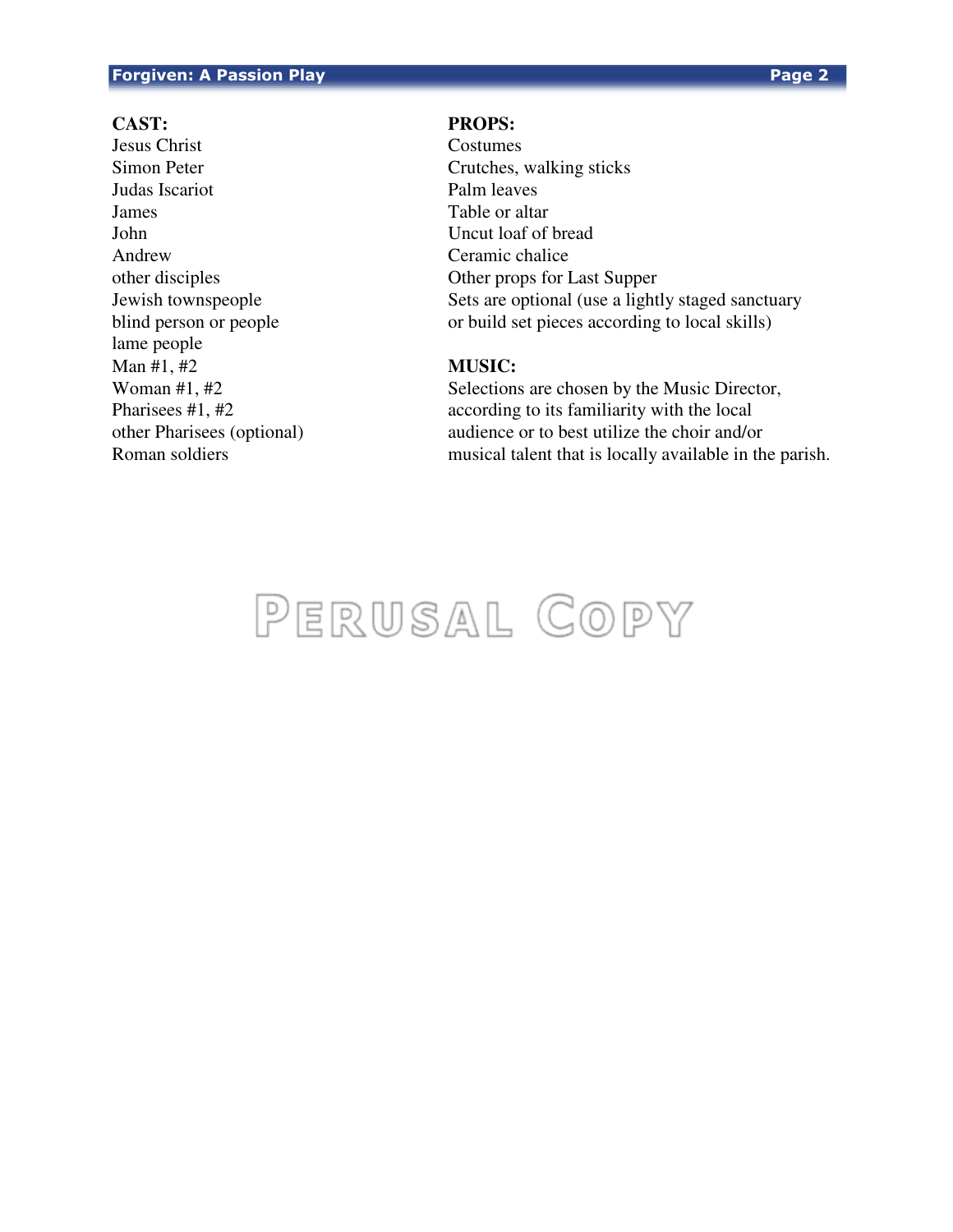## **SCENE 1**

*Instrumental music of the Director's choosing begins five minutes before the play starts, and ends when Jesus, Peter, and the other disciples walk onto the stage. The disciples are talking quietly amongst themselves. Jesus is in the lead, looking pensive.* 

*From seats in the audience, the townspeople stand up, recognize Jesus, and exclaim things such as: "Look! It's him! The healer! I heard he's a prophet! He's a miracle worker! He's a great prophet! Jesus heal me!" They hurry to him, some limping, some using crutches or walking sticks, some blind and being led by friends. They surround Jesus, causing Jesus and the disciples to stop.* 

*Jesus smiles warmly and lovingly reaches out to touch each person. The disciples watch in awe from the background, occasionally pointing at people who are healed, whispering joyfully to each other. The townspeople react to his healing touch in various ways: some kneel in awe, those who were limping jump freely, others throw down crutches and run, the blind discover they can see, etc. The people wander off as they're healed, leaving through the various aisles of the church.* 

*Jesus is left alone with his disciples, who gather around him, congratulating him with pats on the back, etc. They are excited. Jesus quiets them.* 



**Peter** *(enthusiastically)*: Master, for all of my life I've heard the prophets in the scriptures promise that the kingdom of God would one day come to Israel in power, but I never believed I would see it happen with my own eyes. I used to think that miracles belonged to the times of Moses and Elijah. But you've changed my faith. My faith grows every time I watch you perform a miracle. When you heal people, when you cast out demons, when you multiply the loaves of bread and the fish, my faith grows again! I need to keep seeing these things.

**Jesus** *(looking at all the disciples)***:** Who do the people say that I am?

**Andrew:** Some say you're John the Baptist.

**Judas:** Others say you're Elijah.

**James:** Jeremiah.

**John:** A prophet!

**Jesus:** And who do *you* say that I am?

*All pause to think.*